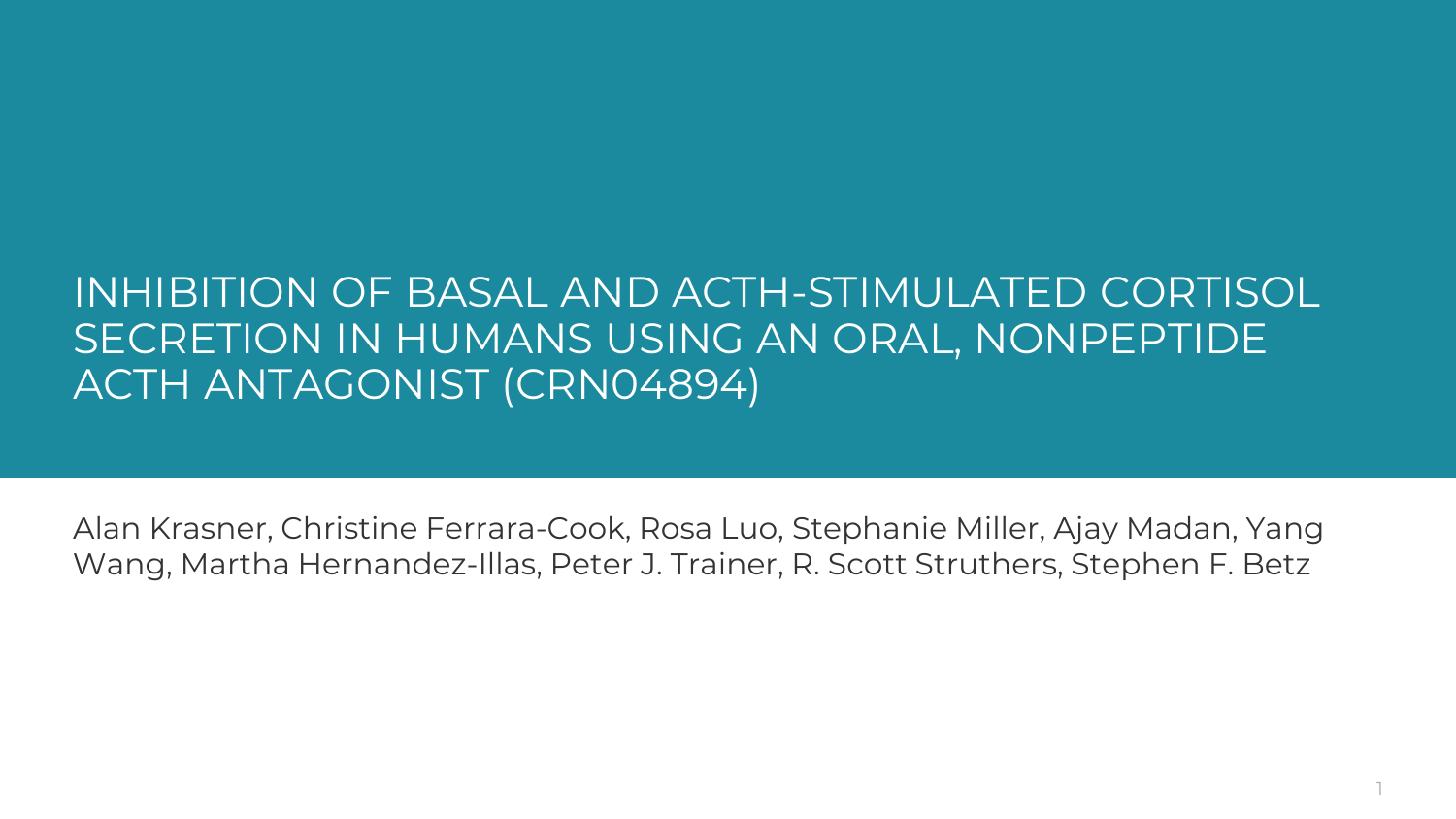

Crinetics Pharmaceuticals, Inc. is the sponsor and source of funding for the study of its investigational compound, CRN04894

- All other authors listed, except M. Hernandez-Illas and A. Madan, are employees of **Crinetics**
- A. Madan was an employee and is currently a consultant for Crinetics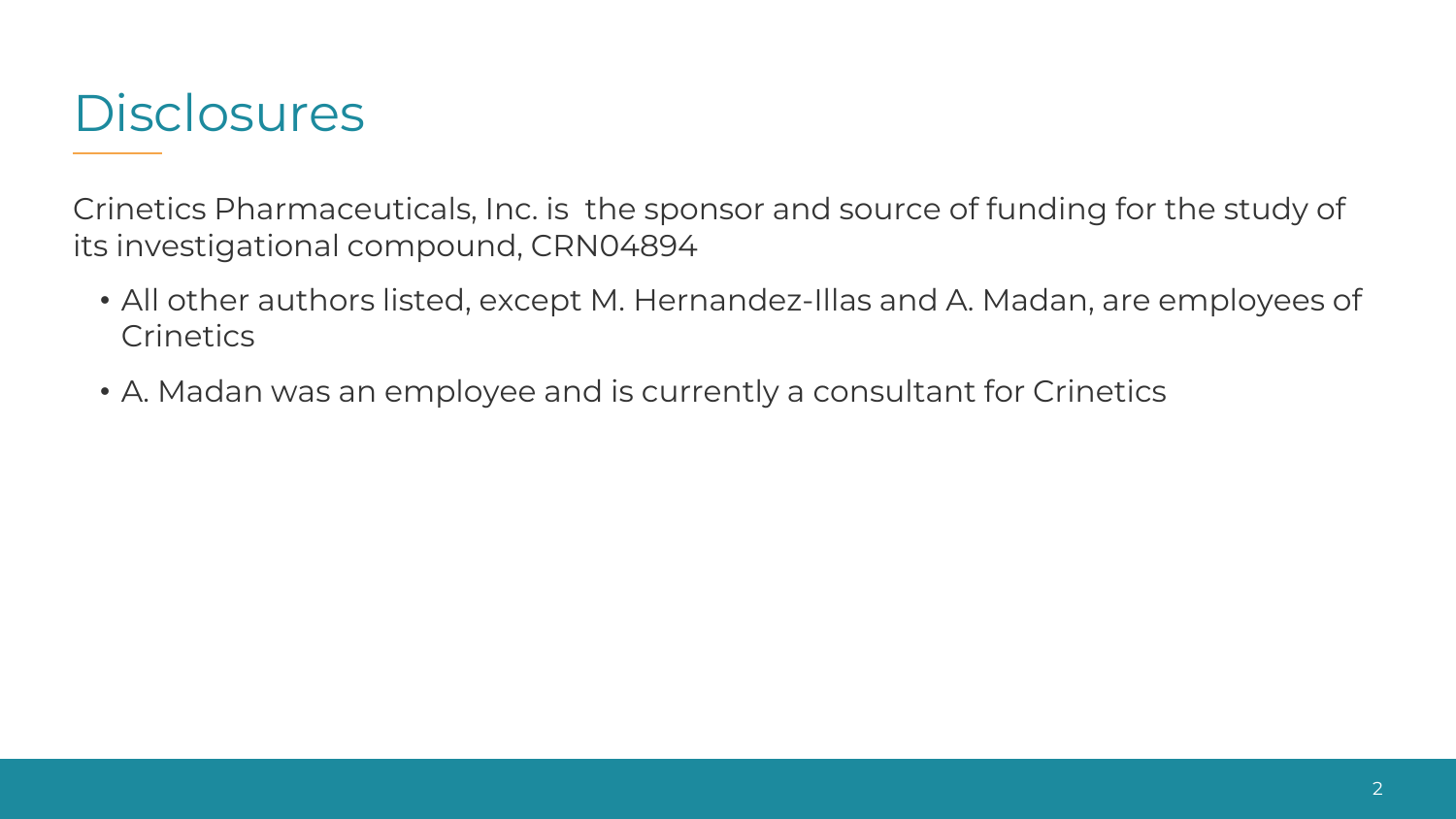# There Are No ACTH Receptor Blocking Agents Available to Treat ACTH Driven Diseases

All currently approved therapies and agents in development act upstream or downstream of ACTH

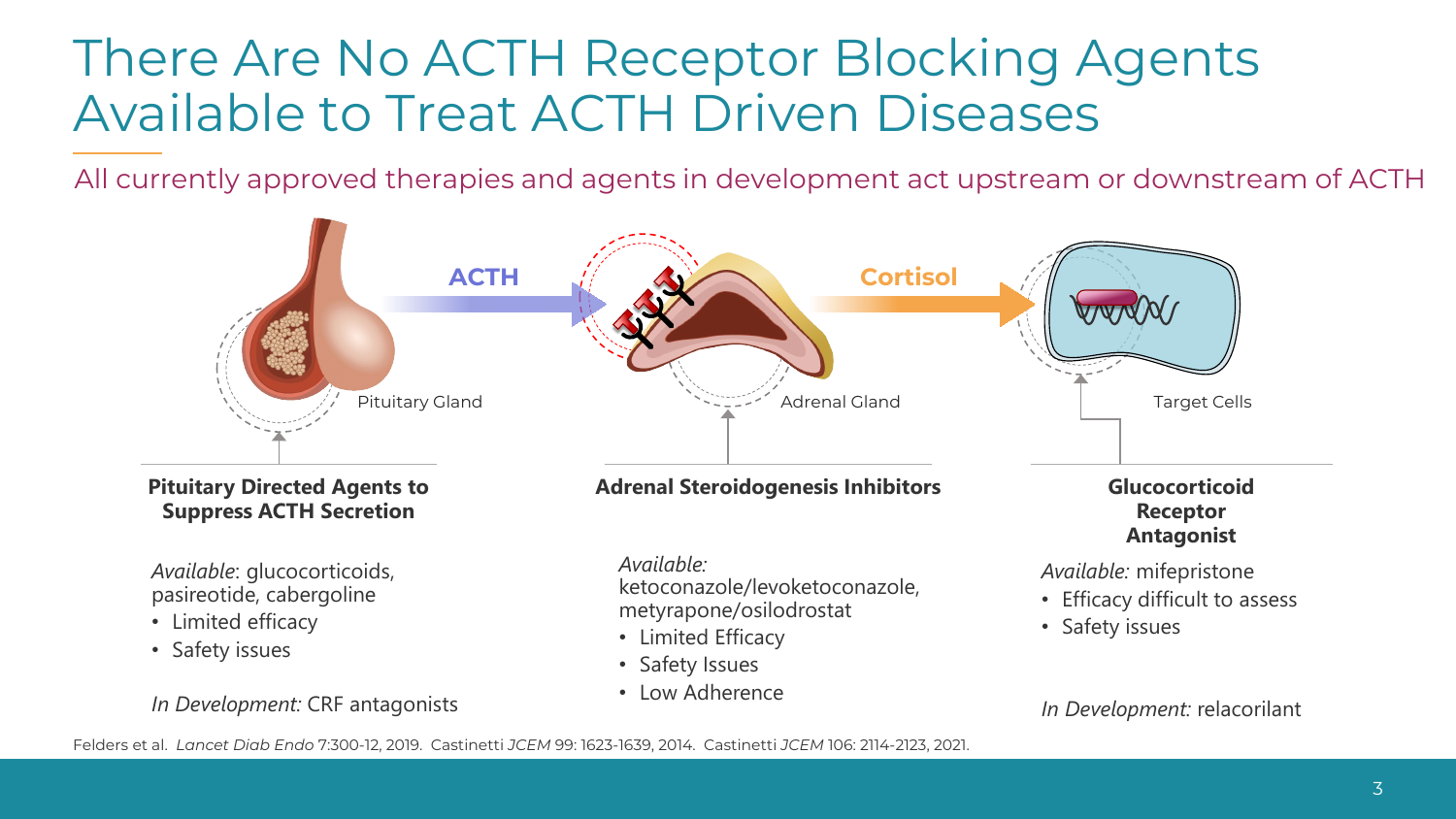# CRN04894: Preclinical Evidence for ACTH Antagonism

CRN04894 is a potent  $(K_b= 0.4 \text{ nM})$  competitive antagonist of ACTH signaling



#### **Mechanism of action**

- Designed to compete with ACTH for a common binding site in order to block the ACTH-induced signaling
- Relative affinity and concentration of CRN04894 and ACTH potentially determine balance of occupancy (competitive antagonism)

#### Acute suppression of ACTH-induced corticosterone observed in rats



- CRN04894 orally administered
- Administer IV bolus of ACTH after 60 minutes
- Marked suppression of ACTH with increasing doses of CRN04894
- Analogous ACTH challenge in Phase 1 POC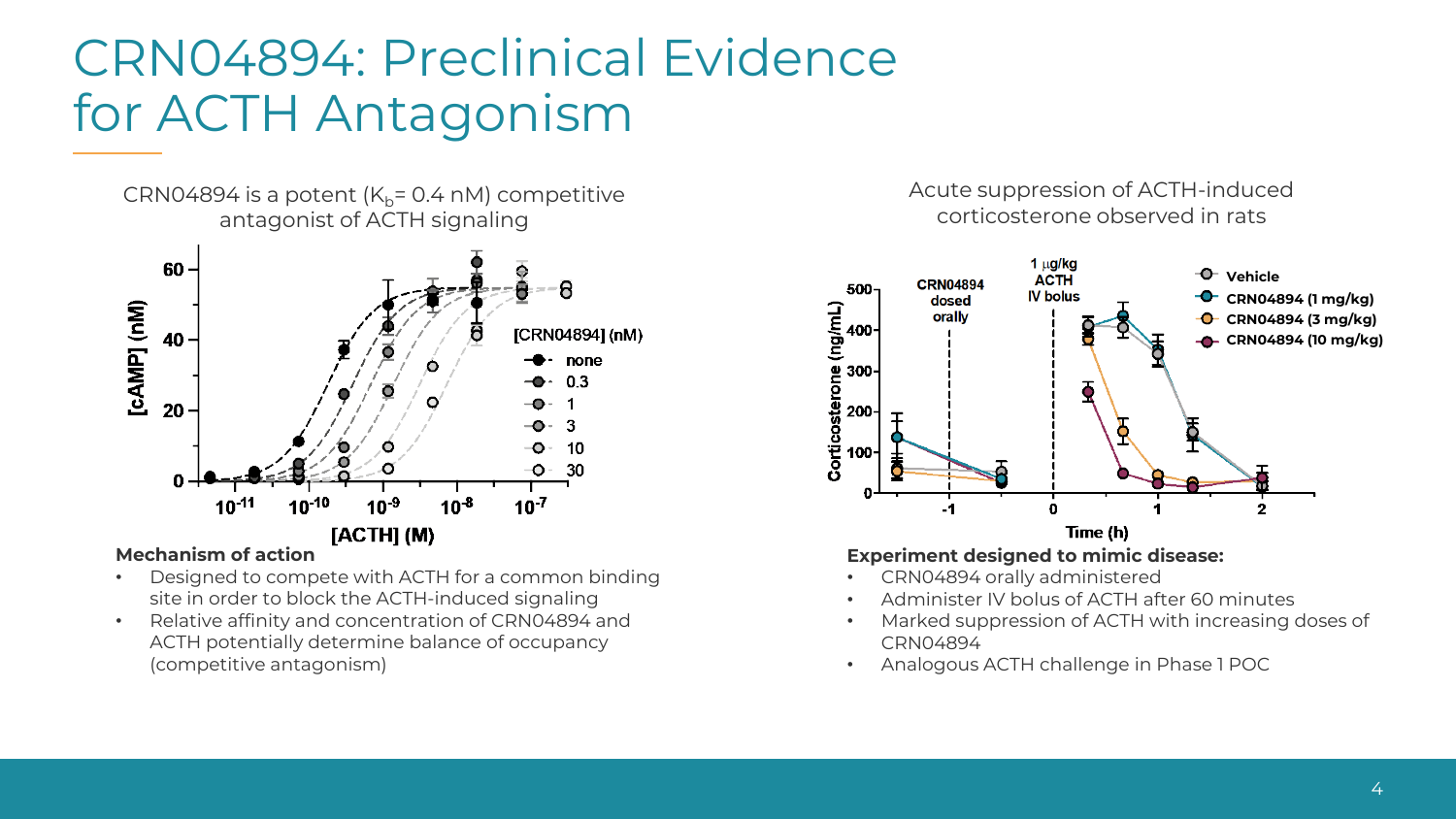# Phase 1, Randomized, Double Blind, Placebocontrolled SAD/MAD Trial in Healthy Volunteers



### **Objectives**

### **Safety & tolerability**

### **Pharmacokinetics**

- After first dose and at steady state
- Daily pre- and post-dose

### **Pharmacodynamics**

- Serum cortisol, 24 hr. UFC, ACTH, A4, aldosterone
	- 24h circadian sampling: Baseline & multiple occasions postdose
	- ACTH stimulation tests performed in SAD and MAD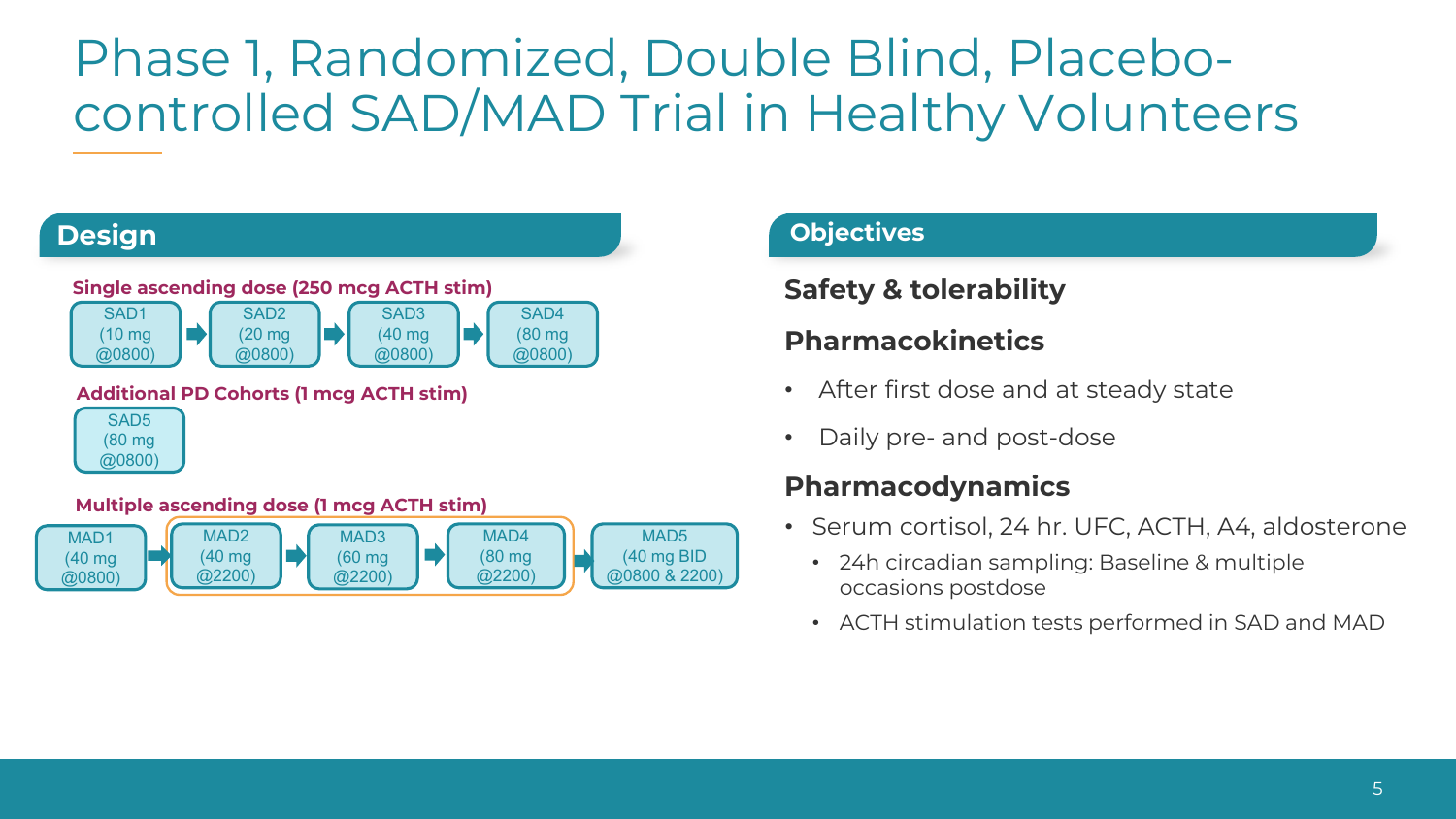# Single Doses of CRN04894 Rapidly Reduced Basal Cortisol Secretion from Adrenal Glands

Acute reduction of basal cortisol (56% @ 80 mg) 2 hours after administration of CRN04894



Data shown are mean ± SEM.

a Full suppression of cortisol production assumes no more cortisol is produced at time of CRN04894 dose and cortisol half-life is 66 ±18 min from McKay LI, Cidlowski JA. *Pharmacokinetics of Corticosteroids*. In: Kufe DW, Pollock RE, Weichselbaum RR, et al., editors. Holland-Frei Cancer Medicine. 6th edition. Hamilton (ON); 2003.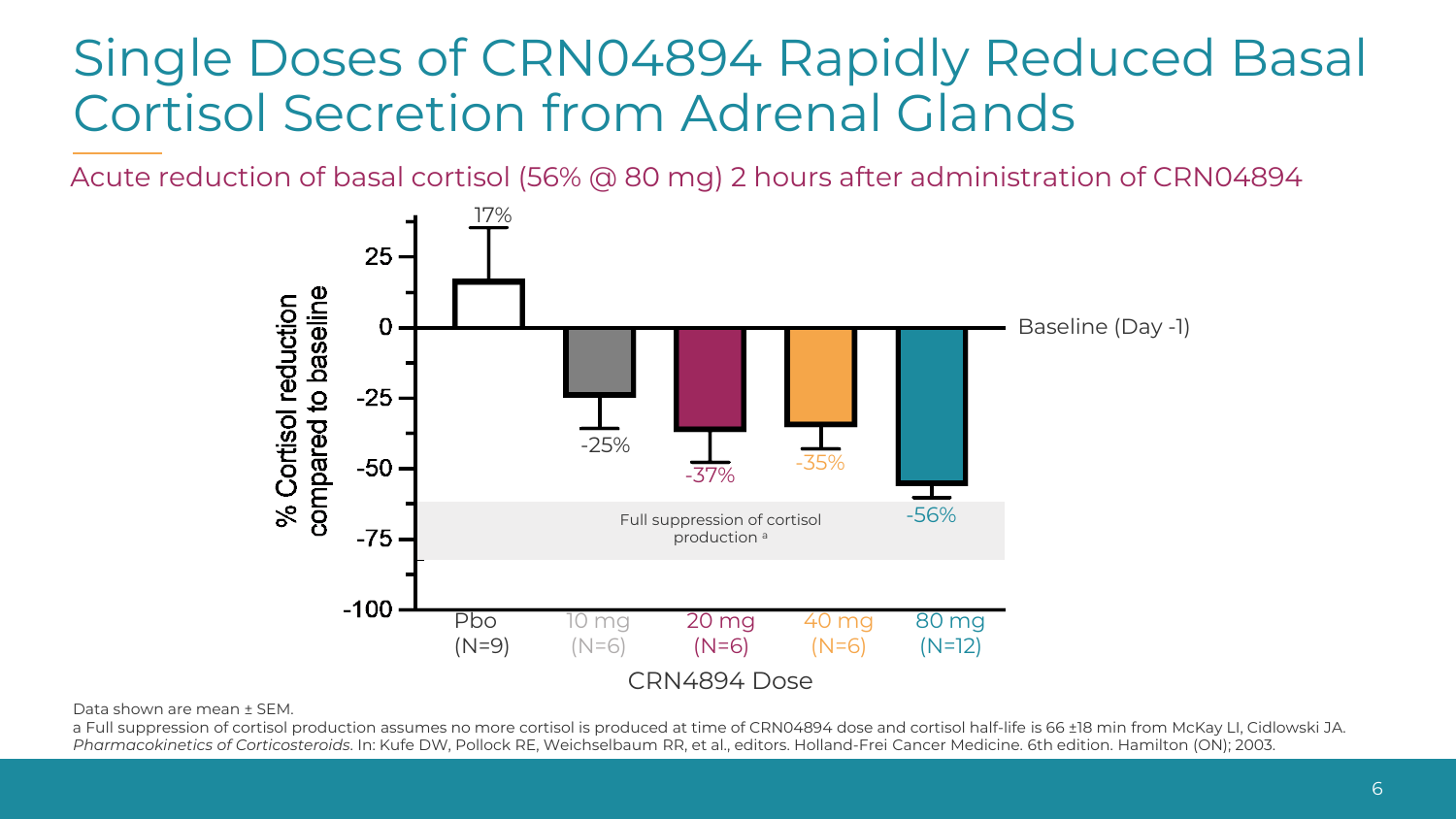Single Doses of CRN04894 Resulted in Dose-Dependent Suppression of Cortisol Observed Following Pharmacologic Dose ACTH Challenge (250 mcg)

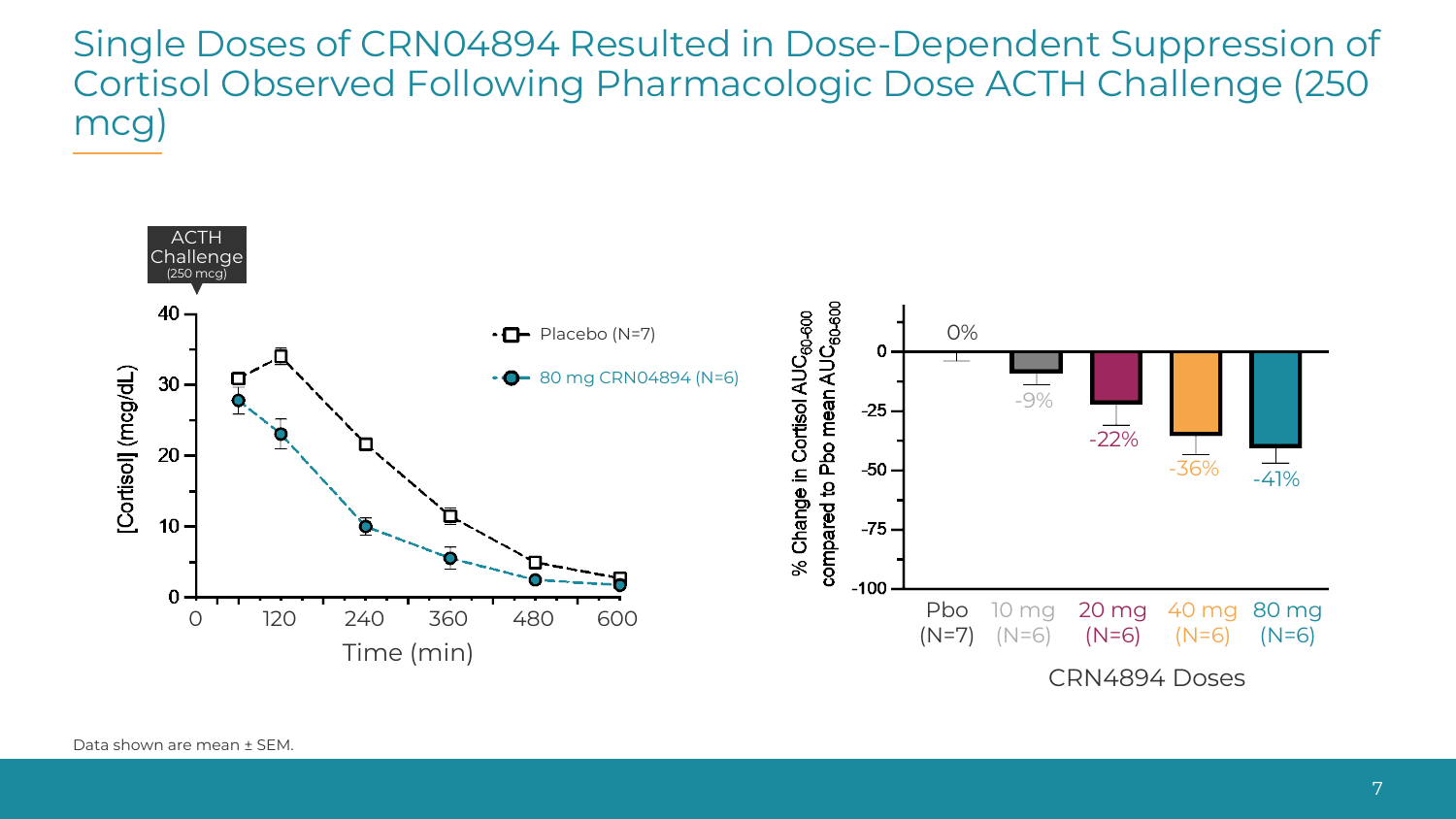# Safety Summary—Combined SAD and MAD

### No serious adverse events. All adverse events considered mild/moderate

Treatment emergent adverse events in ≥2 '4894 treated subjects

| <b>Most Frequent</b><br><b>TEAEs*</b> | <b>Placebo (SAD+MAD)</b><br>$(N=25) n$ (%) | <u>'4894 (SAD+MAD)</u><br>$(N=63) n (%)$ |
|---------------------------------------|--------------------------------------------|------------------------------------------|
| Glucocorticoid deficiency             | $1(4.0\%)$                                 | 11(17.5%)                                |
| Headache                              | $5(20.0\%)$                                | 6(9.5%)                                  |
| Dermatitis contact                    | $\circ$                                    | $5(7.9\%)$                               |
| COVID-19                              | $1(4.0\%)$                                 | 3(4.8%)                                  |
| Upper respiratory tract<br>infection  | $1(4.0\%)$                                 | 3(4.8%)                                  |
| Anxiety                               | $1(4.0\%)$                                 | 2(3.2%)                                  |
| Erythema                              | $\circ$                                    | 2(3.2%)                                  |
| Palpitations                          | $1(4.0\%)$                                 | 2(3.2%)                                  |
| Pruritus                              | O                                          | $2(3.2\%)$                               |

- As expected, glucocorticoid deficiency, defined as 08:00 cortisol level <5 mcg/dL, was the most common treatment related adverse event and seen only in MAD cohorts (8 during dosing, 4 after completion of dosing)
	- These subjects experienced no symptoms suggestive of clinical adrenal insufficiency
	- Physiologic replacement glucocorticoid was co-administered with continued study drug per protocol
- No study drug discontinuations due to treatment related AEs
- 4 subjects with new COVID-19 infections were sent home after 4 days of dosing during the MAD.
	- Make up subjects were subsequently enrolled and evaluated for the full 10 days of dosing
- No safety signals seen with vital signs, laboratory testing, ECGs

AE: Adverse event; TEAE: Treatment emergent adverse event; SAD: Single-ascending dose; MAD: Multiple-ascending dose; ECG: Electrocardiogram.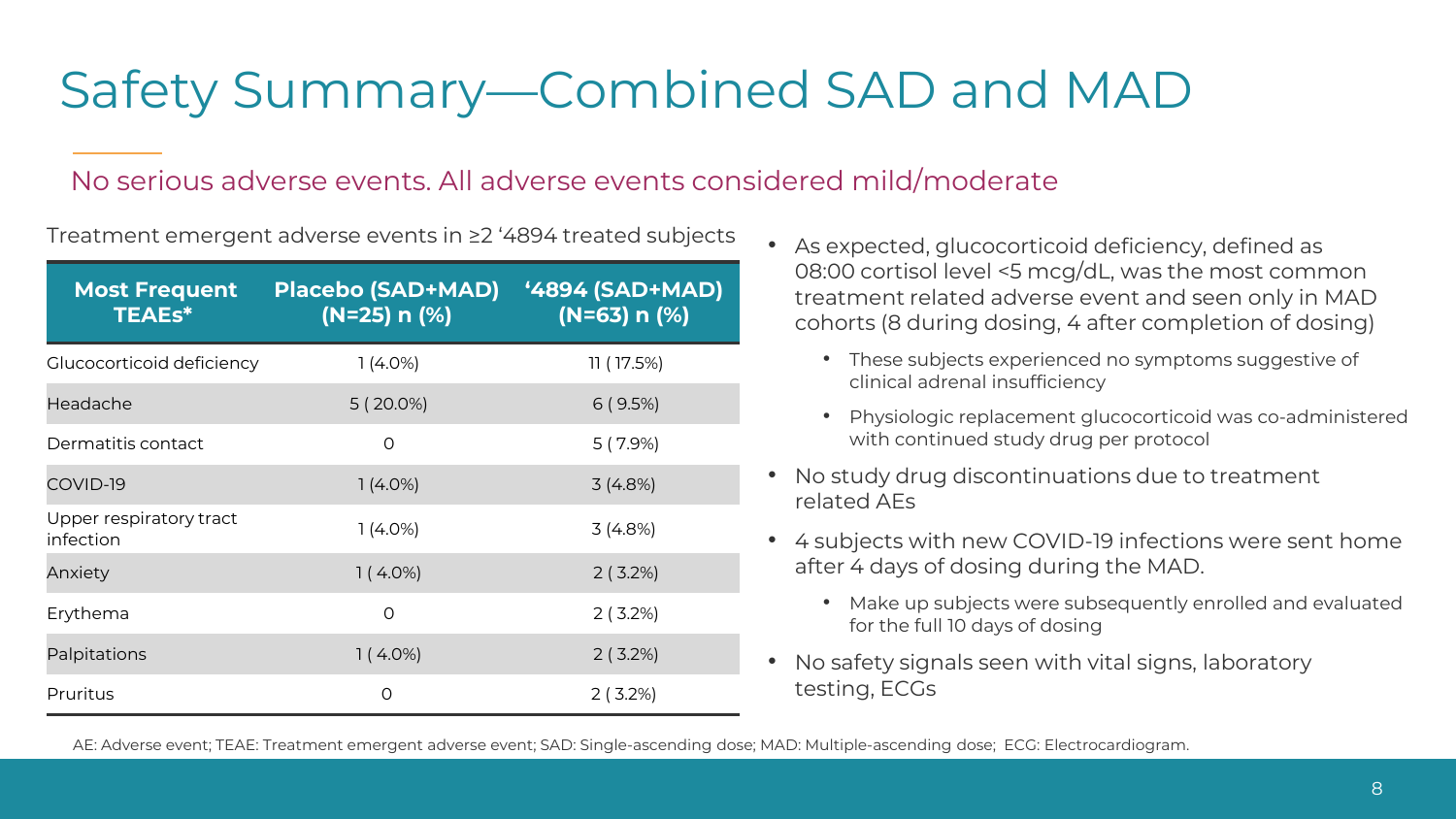# Pharmacokinetics of Night-Time (10 pm/2200) Dosing Cohorts in the MAD Portion of the Study

MAD PK consistent with expectations from SAD data at the same doses

### **Steady State PK**

- Oral bioavailability
- Half-life of ~24 hours
- Rapidly absorbed with a  $t_{\rm max}$  of ~1-2 hours
- Dose proportional exposure
- PK profile is consistent with morning, nighttime, or BID dosing



Data shown are mean ± SEM. N=1 subject was an outlier and excluded in 60 mg cohort; MAD: Multiple-ascending dose; SAD: Single-ascending dose; PK: Pharmacokinetics; BID: Twice daily.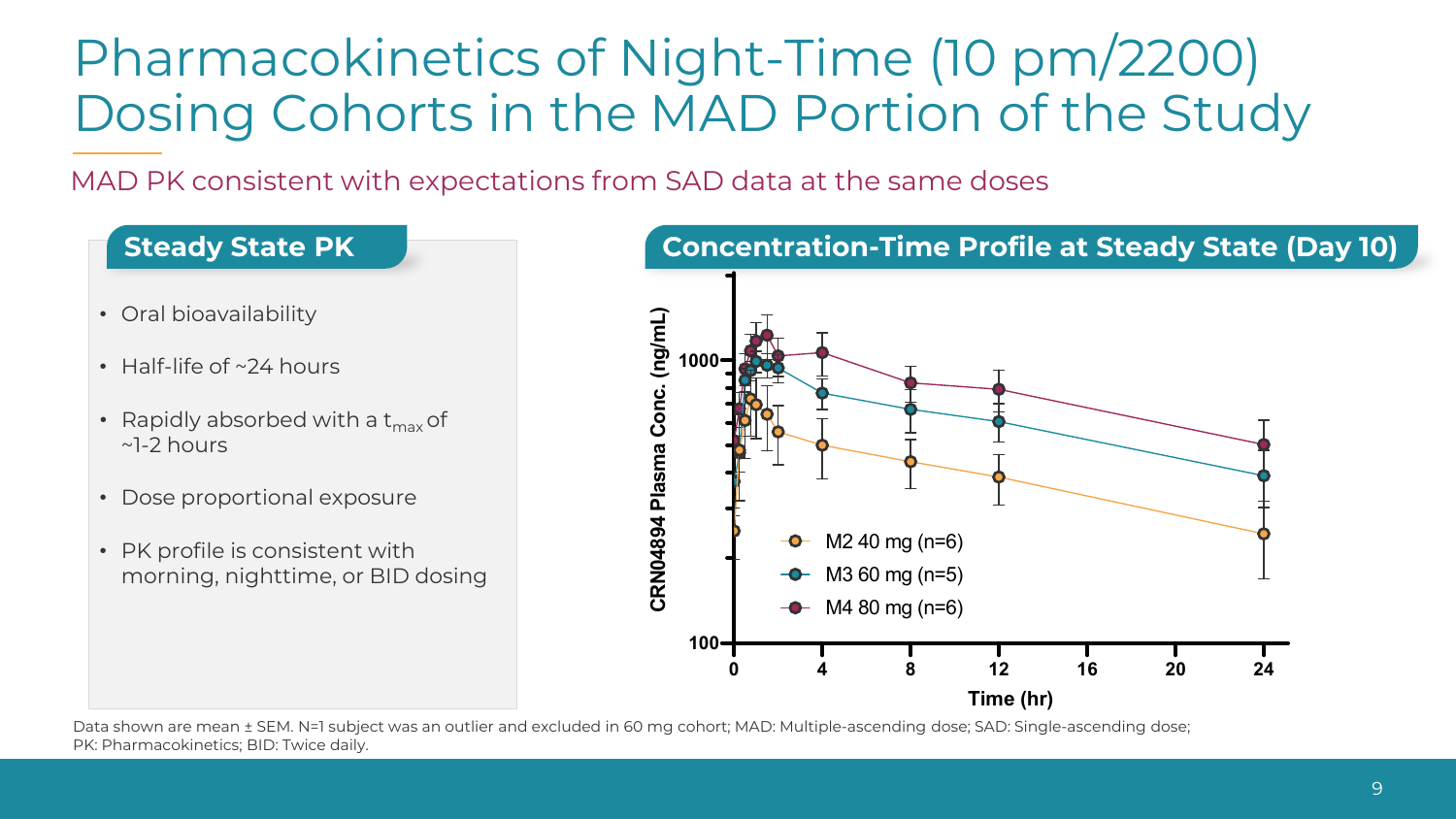## Dose-Dependent Suppression of Serum Cortisol Below Normal Levels



subjects who received glucocorticoid rescue; since GC add-back last administered at 14:00 it is expected to not contribute to 08:00 plasma levels. PBO: Placebo; HV: Healthy volunteers.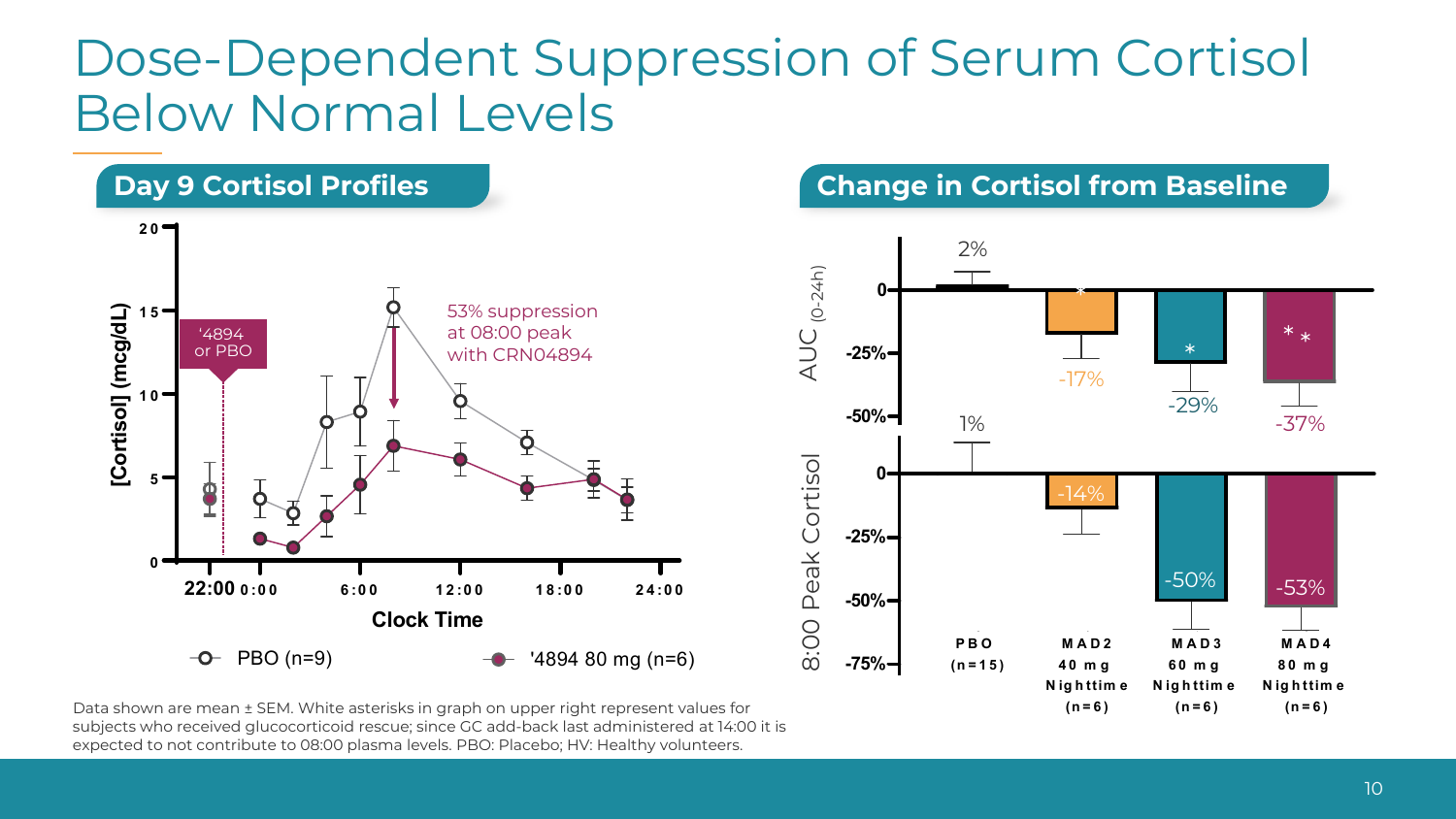## CRN04894 Potently Suppressed Adrenal Activity as Measured by Urinary Free Cortisol

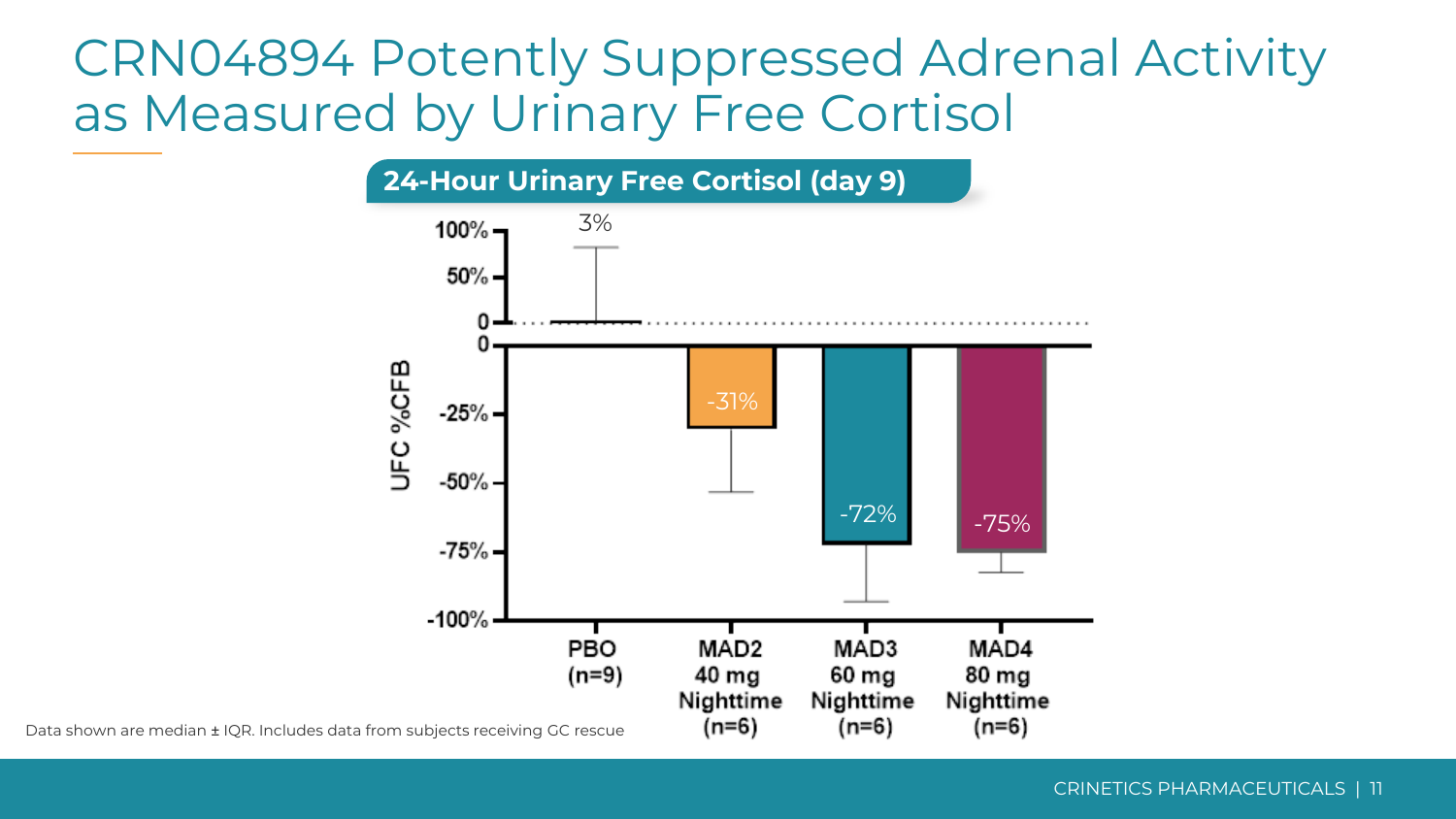# Loss of Cortisol Negative Feedback Resulted in HV ACTH Comparable to That Seen in Disease States



Data shown are mean ± SEM using Luminex assay which reports values ~3.9-fold lower than more commonly used clinical Roche assay; All subjects receiving GC add back (in addition to '4894) are pooled across cohorts and depicted as a separate group; 1. Raff et al. *Compr Physiol* 2015, 2. Petersen Acta *Pediatr Scand* 1981, 3. NBIX ENDO Online 2020 presentation; HV: Healthy volunteer PBO: Placebo; GC: glucocorticoid.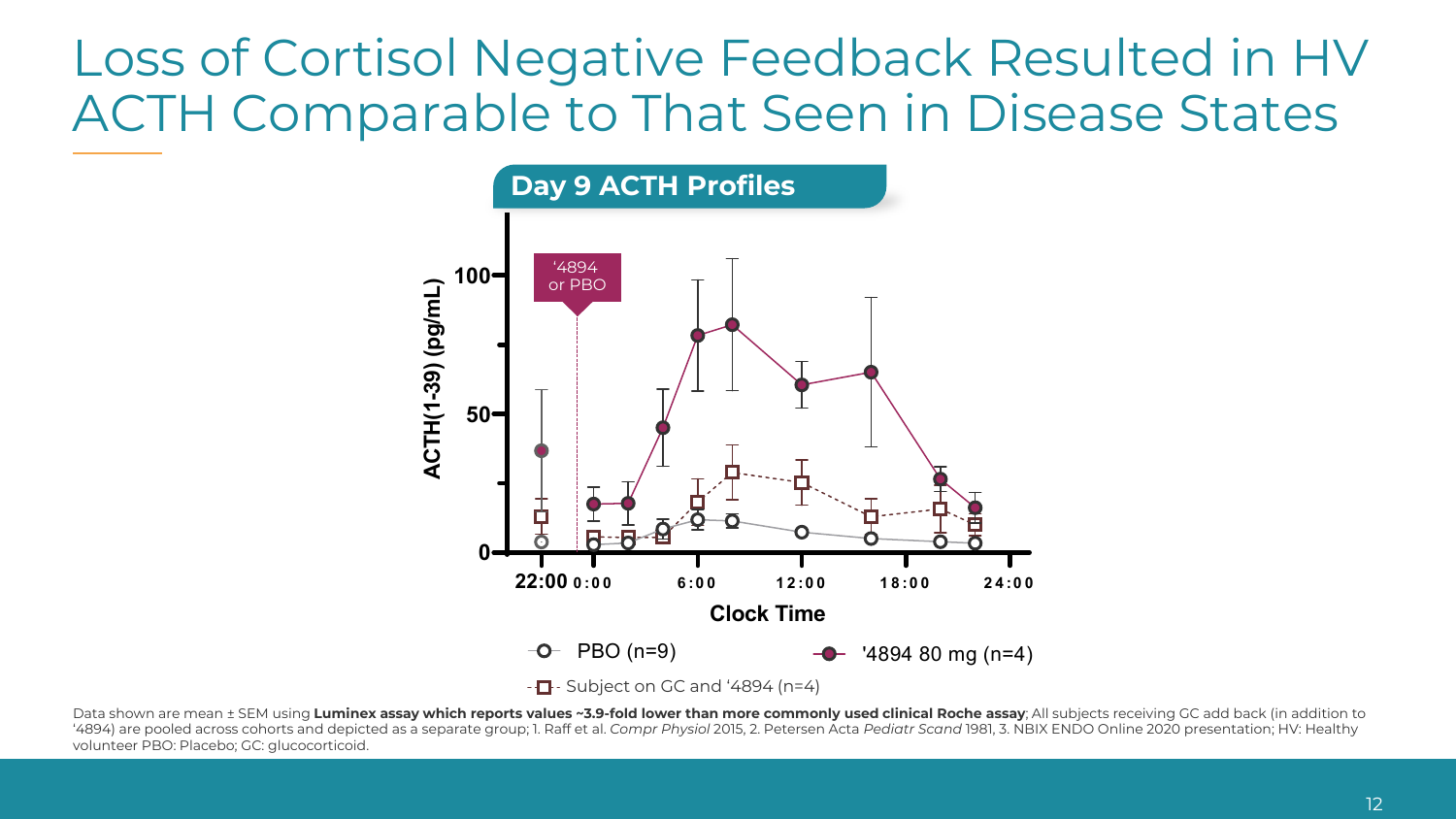## CRN04894 Maintained Cortisol Below Normal Levels After ACTH Challenge Test on Top of Sustained Elevated ACTH



Data shown are mean ± SEM; one subject in 80 mg MAD arm did not receive ACTH challenge.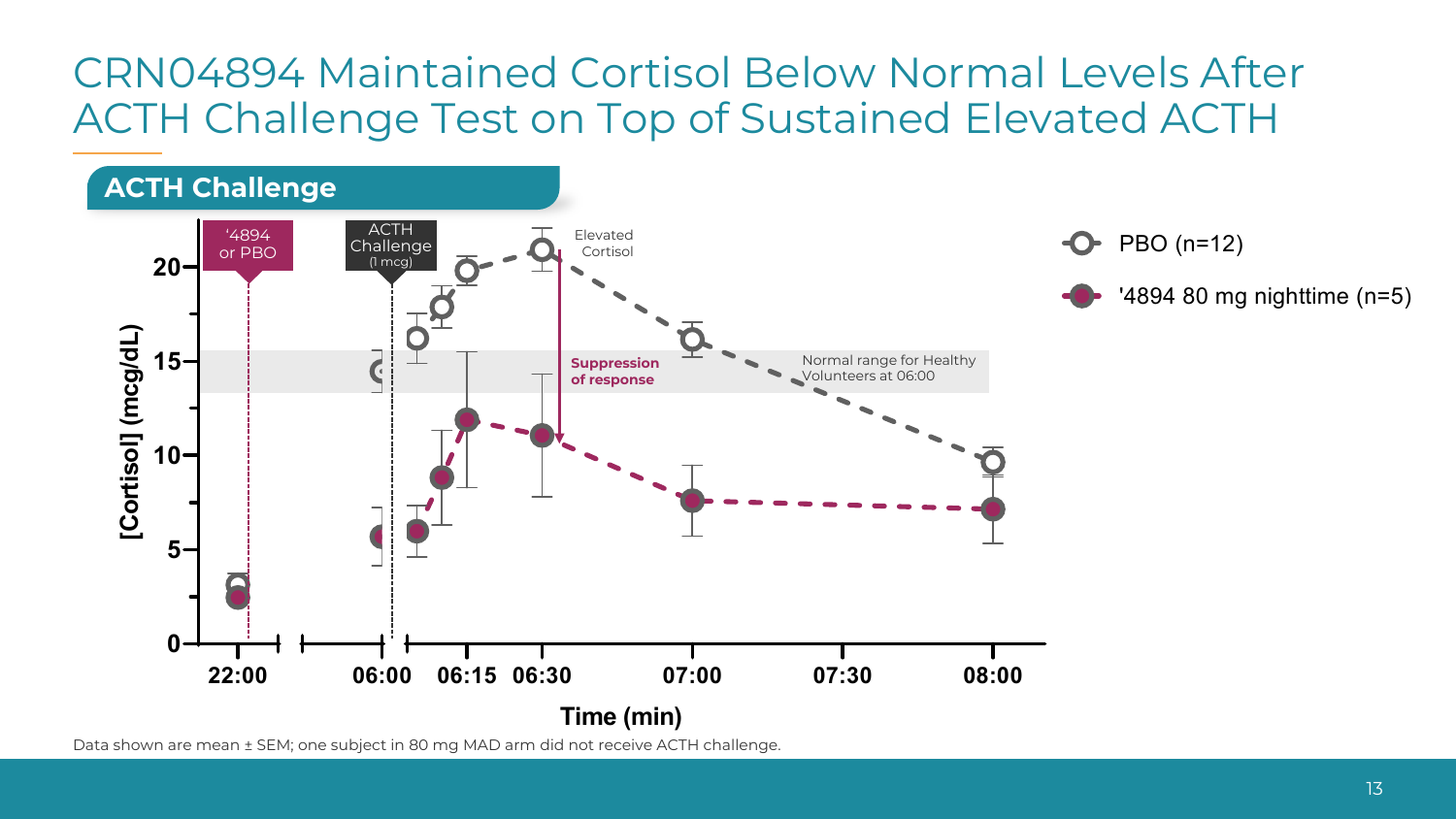### Suppression of Basal and ACTH Stimulated Androstenedione and Aldosterone



Data shown are mean ± SEM. One subject in 80 mg MAD arm did not receive an ACTH challenge at end of study.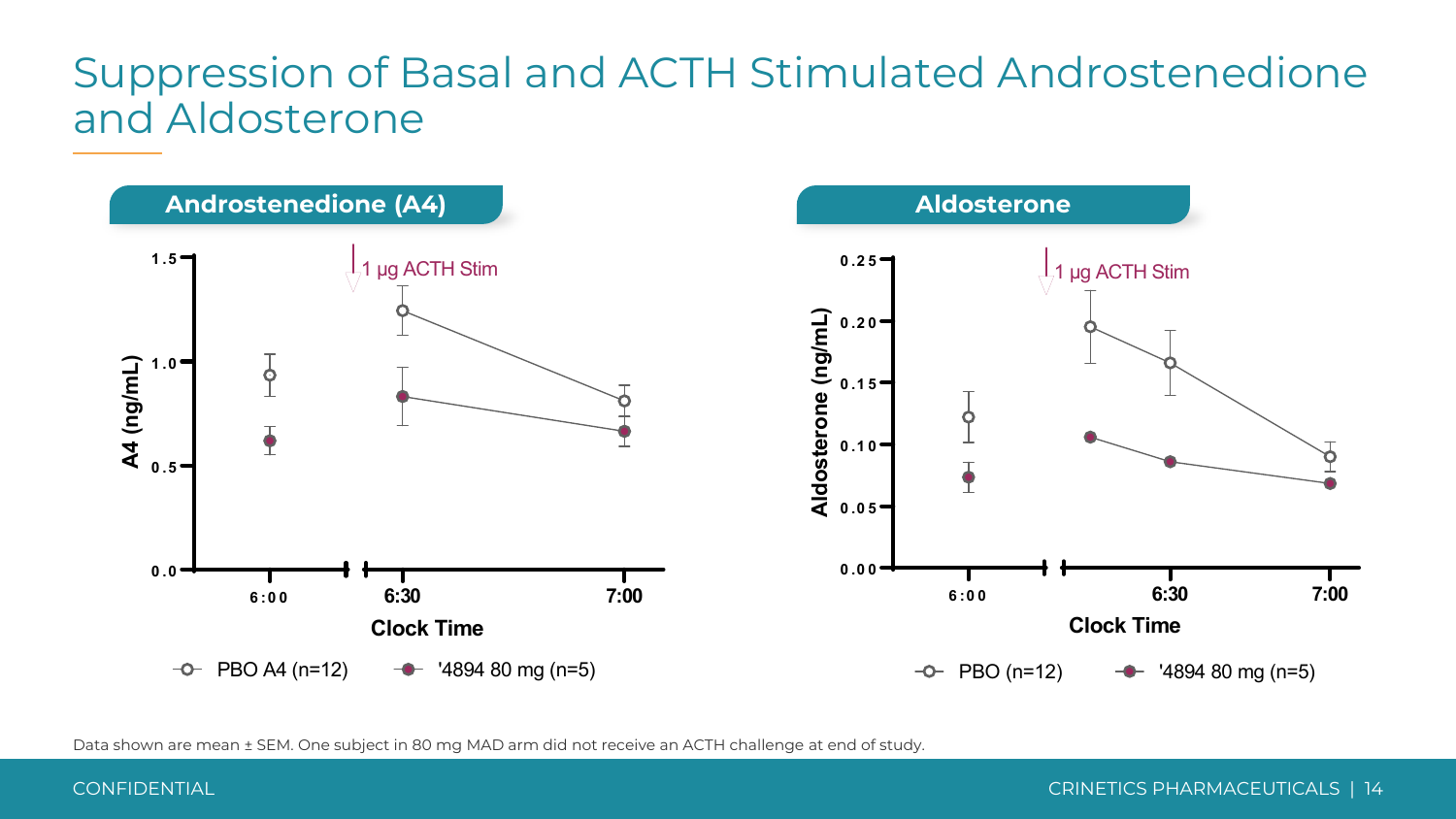# **Conclusions**

- Safety:
	- CRN04894 was well tolerated in healthy volunteers
- Pharmacokinetic profile:
	- Rapidly absorbed after oral administration  $(t_{\text{max}} \sim 1-2$  hrs)
	- Dose proportional increases in exposure from 10 to 80 mg
	- Half-life of ~24 hours, expected to be suitable for once daily dosing
- Pharmacodynamics:
	- Dose-dependent suppression of adrenal function (serum cortisol, 24 hr. UFC, androstenedione, aldosterone) in healthy volunteers
- Phase 2 trials currently under development for patients with classic Congenital Adrenal Hyperplasia and ACTH dependent Cushing's syndrome